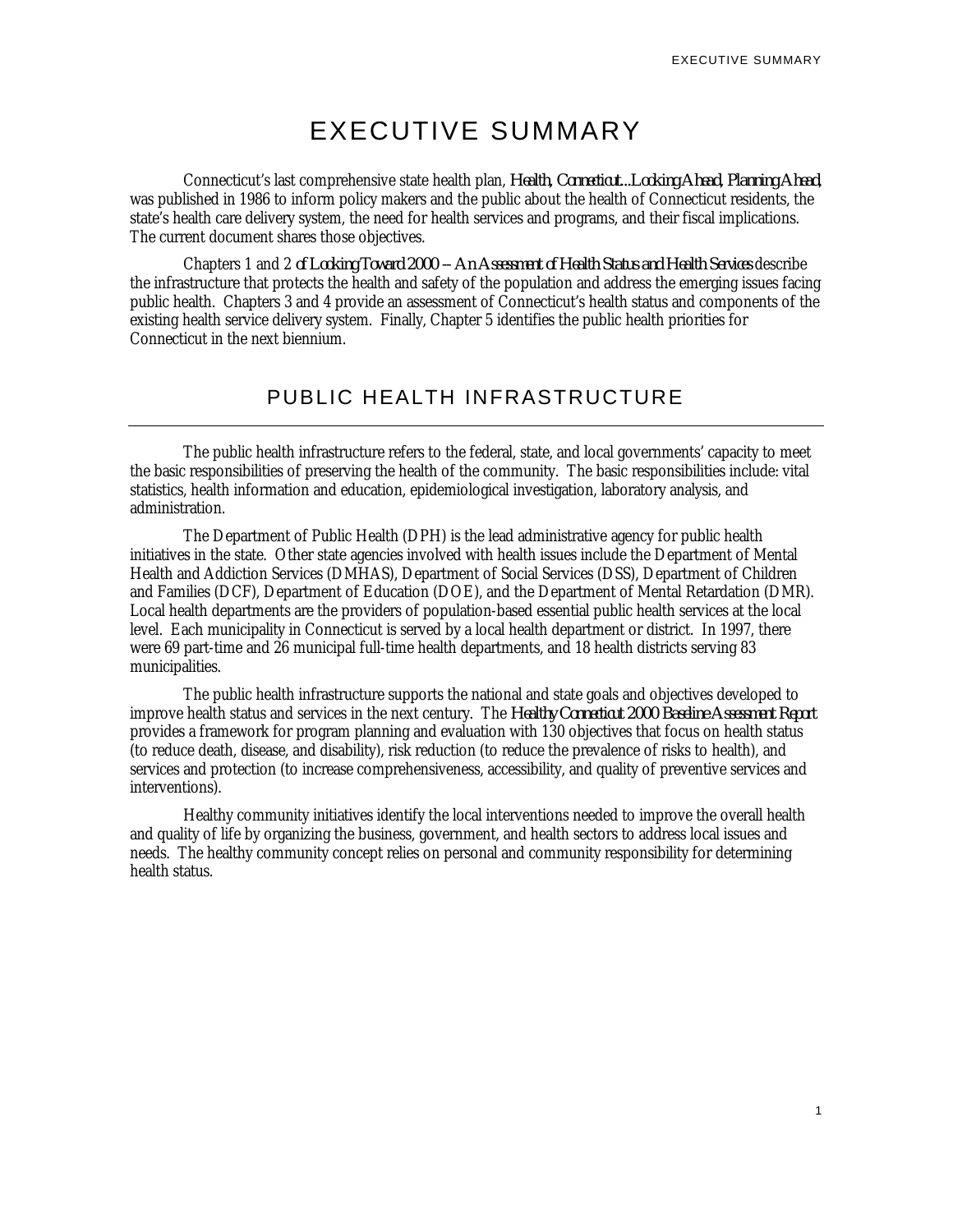# EMERGING ISSUES

Emerging public health issues are those that either pose a threat or reduce a threat to the health of the population. An emerging issue can be a disease or injury that has either increased its incidence or prevalence in the past decade or threatens to increase in the near future. It can also be a "horizon issue" that has just appeared without the future public health effects being known. Finally, it can be a long-standing health issue that has become more prominent in its effects on the public's health. The dynamic areas of public health concern for Connecticut are summarized below.

# EMERGING ISSUES IN HEALTH STATUS

### Infectious Diseases

- <sup>n</sup> New tools for preventing infectious diseases, including anti-viral agents to prevent HIV transmission; vaccines against varicella, pneumococcal disease, hepatitis A, rotavirus gastroenteritis, and Lyme disease; and national prevention initiatives for foodborne illnesses and Group B streptococcal disease.
- <sup>n</sup> The changing epidemiology of tuberculosis, the greatest incidence of which is now in those born outside the U.S., and sexually transmitted diseases, which principally affect minorities in urban areas.
- n The emergence of drug-resistant bacteria, which challenges both the medical and public health communities.

### Chronic Conditions and Risk Reduction

- $\blacksquare$  Violent crimes in which youth are perpetrators and/or victims.
- <sup>n</sup> Obesity among children, adolescents, and adults, which is a risk factor for heart disease, stroke and high blood pressure; colon, breast, and prostate cancer; and diabetes.
- <sup>n</sup> Iron overload disease (hemochromatosis), which leads to severe organ damage, arthritis, cirrhosis, diabetes, heart disease, or psychological and sexual dysfunction.
- <sup>n</sup> Asthma, the most common chronic disease of childhood.
- <sup>n</sup> Genetic research, particularly its impact on the diagnosis and treatment of diseases.
- <sup>n</sup> Cardiovascular disease in women.

### Environmental Conditions

- <sup>n</sup> Environmental tobacco smoke, which contributes to deaths and to the development of acute and chronic illnesses.
- <sup>n</sup> Food protection -- identifying safe and effective methods of ensuring that the food supply is free of pathogenic organisms.
- Health hazards from housing materials, including lead, asbestos, and formaldehyde, and radon emissions from soils.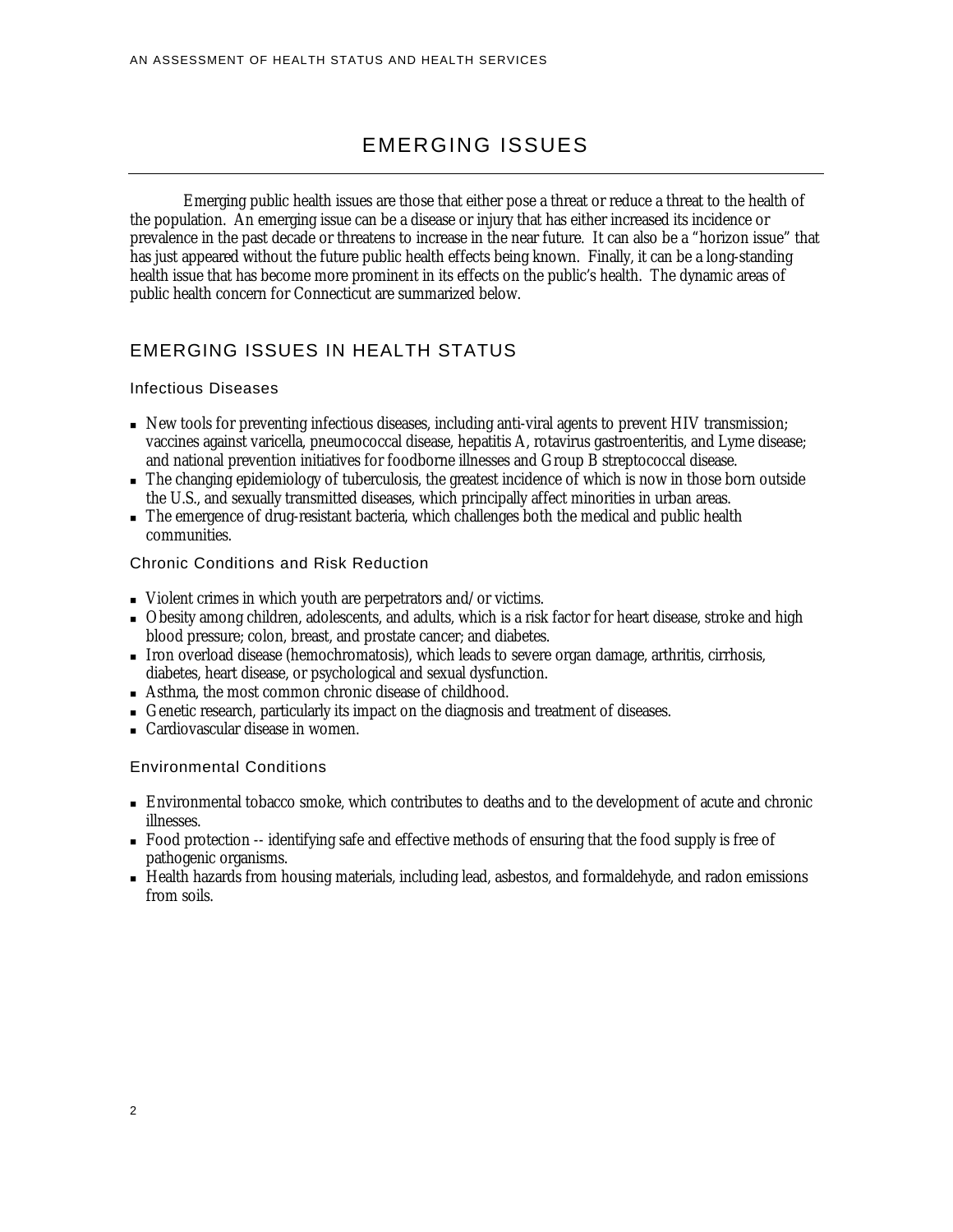### Occupational Conditions

- <sup>n</sup> Latex allergy in workers with chronic latex exposure.
- <sup>n</sup> Endocrine disrupters, environmental chemicals that exert toxic effects by mimicking hormones or by changing the way hormones normally function.

### Family Health

- Infant mortality, particularly the disparity in mortality rates between whites and non-whites, and low birthweight.
- <sup>n</sup> Proper nutrition for children in child care centers.
- <sup>n</sup> Breastfeeding to prevent illnesses early in life and to reduce the risk of certain chronic diseases.
- <sup>n</sup> Fetal alcohol syndrome, resulting from maternal alcohol consumption during pregnancy.
- <sup>n</sup> Neural tube defects such as spina bifida and anencephaly.

### EMERGING ISSUES IN HEALTH SERVICES

### Managed Care

- <sup>n</sup> *Managed Care.* As more people are insured by managed care organizations, a change is occurring in the health care system's financial incentives and service delivery. The major changes are the consolidation of hospitals through mergers and acquisitions, a reduction in the length of inpatient hospital stays, and the conversion of non-profit hospitals and health plans to for-profit status.
- <sup>n</sup> *Medicare Managed Care*. As a way to contain costs for the aging population, both private companies and the federal government are offering managed care plans to retirees and the Medicare-eligible.

### State Managed Care Initiatives

- <sup>n</sup> *Employee Health Plan*. Employees of the State of Connecticut are offered several managed care plans for health insurance; an indemnity plan was eliminated.
- <sup>n</sup> *Healthcare for Uninsured Kids and Youth (HUSKY).* Connecticut took advantage of a new Title XXI of the Social Security Act, called the State Children's Health Insurance Program (CHIP), and created the HUSKY program in October, 1997. The program is administered by the Connecticut DSS and has three parts, HUSKY Part A, HUSKY Part B, and HUSKY Plus. For Part A, CHIP funding is used for a Medicaid expansion which covers 14-18 year olds with family income up to 185% of poverty. Part B is a new state program which will provide health insurance for uninsured children under age 19 whose family income is between 185% and 300% of the federal poverty level. Families with children who are uninsured and have incomes over 300% of the federal poverty level may buy into the plan at the state-negotiated rate. Children enrolled in Part B, whose needs cannot be accommodated by the Part B standard benefit package, can apply for coverage under HUSKY Plus. HUSKY Plus provides two supplemental insurance options at no additional cost to children with special physical or behavioral health care needs.
- <sup>n</sup> *Medicaid Managed Care.* DSS administers the State's Medicaid Managed Care program ("HUSKY Part A", formerly "Connecticut Access") through a federal 1915(b) waiver approved by the Health Care Financing Administration (HCFA). The program covers those clients in the TANF (Temporary Assistance to Needy Families) program and related coverage groups such as pregnant women extension groups, children up to age 19 with incomes under 185% of poverty, and children in the custody of DCF. EPSDT participation rates have improved over fee-for-service rates but remain below the 80% target mandated by the federal government.
- <sup>n</sup> *Integrated Care for Dually Eligible Individuals.* As of August 1997, Connecticut was developing a Section 1115 Research and Demonstration Waiver proposal that would create a managed care model for the financing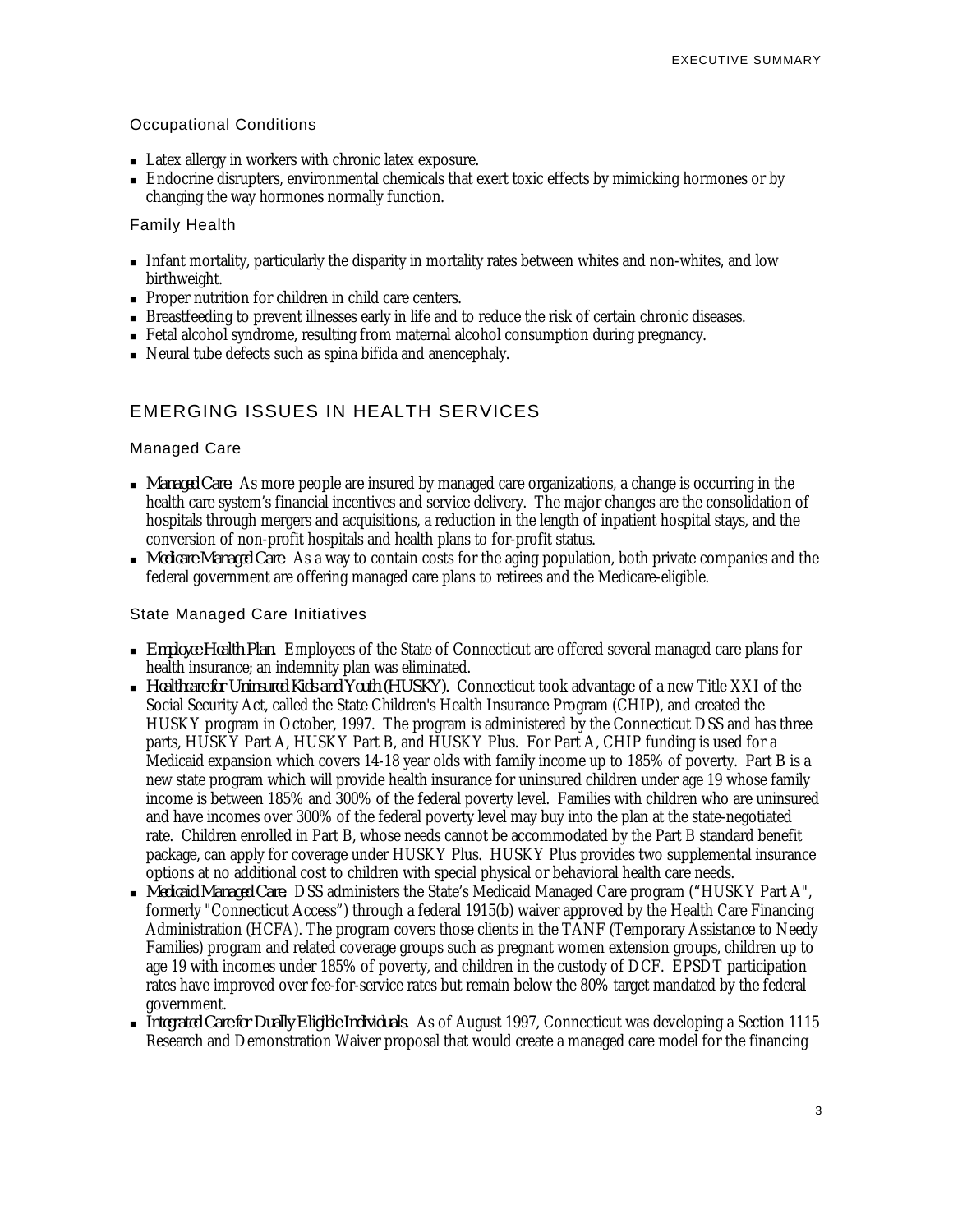and delivery of health care services to older persons and persons with disabilities who are dually eligible for Medicaid and Medicare. In response to concerns raised that seeking a Section 1115 waiver was too comprehensive, DSS was directed to scale this initiative back to a pilot project. This pilot project is called Connecticut Lifelong Care (CTLC) and is modeled after the national program known as the Program for All-inclusive Care for the Elderly (PACE). It will offer adults who are qualified for nursing home care and are age 55 or older and are eligible for both Medicare and Medicaid benefits the opportunity to remain in the community. The program's goal is to improve coordination of community based services in order to delay or prevent more costly institutionalized care. Services are scheduled to begin in late 1999.

<sup>n</sup> *Managed Care Regulation.* Recent legislation provided the state's Department of Insurance with broader oversight of managed care organizations and their utilization review companies, and mandated coverage for 48-hour maternity stays and 48-hour hospital stays after mastectomy or lymph node dissection.

### Policy Issues

- <sup>n</sup> *Quality Assurance*. Current debate focuses on quality centers, performance measurement, and how to hold health plans accountable for the health status of their members. Quality oversight in Connecticut is fragmented across several agencies.
- <sup>n</sup> *Utilization Review*. Guidelines designed to set standards for managed care organizations regarding the assessment of medical necessity and appropriateness of clinical services have been misused and may be inadequate.
- <sup>n</sup> *Managed Care Integration with Public Health.* There are concerns about access to preventive health services, the incorporation of health promotion and disease prevention into the mainstream of care, and the provision of public health services (vaccines, outreach, etc.) under managed care.

### Uninsured and Underinsured Populations

- <sup>n</sup> The numbers of uninsured in Connecticut's non-elderly population has increased. Concurrently, employer-based health insurance coverage has declined.
- <sup>n</sup> Large disparities in insurance coverage exist among races and ethnicities, with Hispanics being more likely to be uninsured than any other ethnic groups.
- <sup>n</sup> The underinsured are thought to represent a greater proportion of the population than previously estimated.

### Elderly Services

- <sup>n</sup> As the population ages, the prevalence of chronic health conditions that predominantly affect the elderly will increase.
- <sup>n</sup> The health care marketplace is not supplying enough affordable, accessible health and social services for the chronically ill and disabled elderly population.
- <sup>n</sup> Although the demand for care-giving will increase as the elderly population increases, the supply of caregivers and family support personnel is decreasing.

### Financing Long Term Care

- <sup>n</sup> Medicare does not finance most nursing facility and home care services. Private, long-term-care insurance is a small but growing source of financing for nursing facilities and home care, and other financing options have emerged and are being tested.
- <sup>n</sup> A moratorium on new nursing facility beds in Connecticut has been in effect since 1991 and is scheduled to remain in effect until 2002.
- <sup>n</sup> Utilization demand is increasing for home- and community-based services. These services less costly than nursing homes.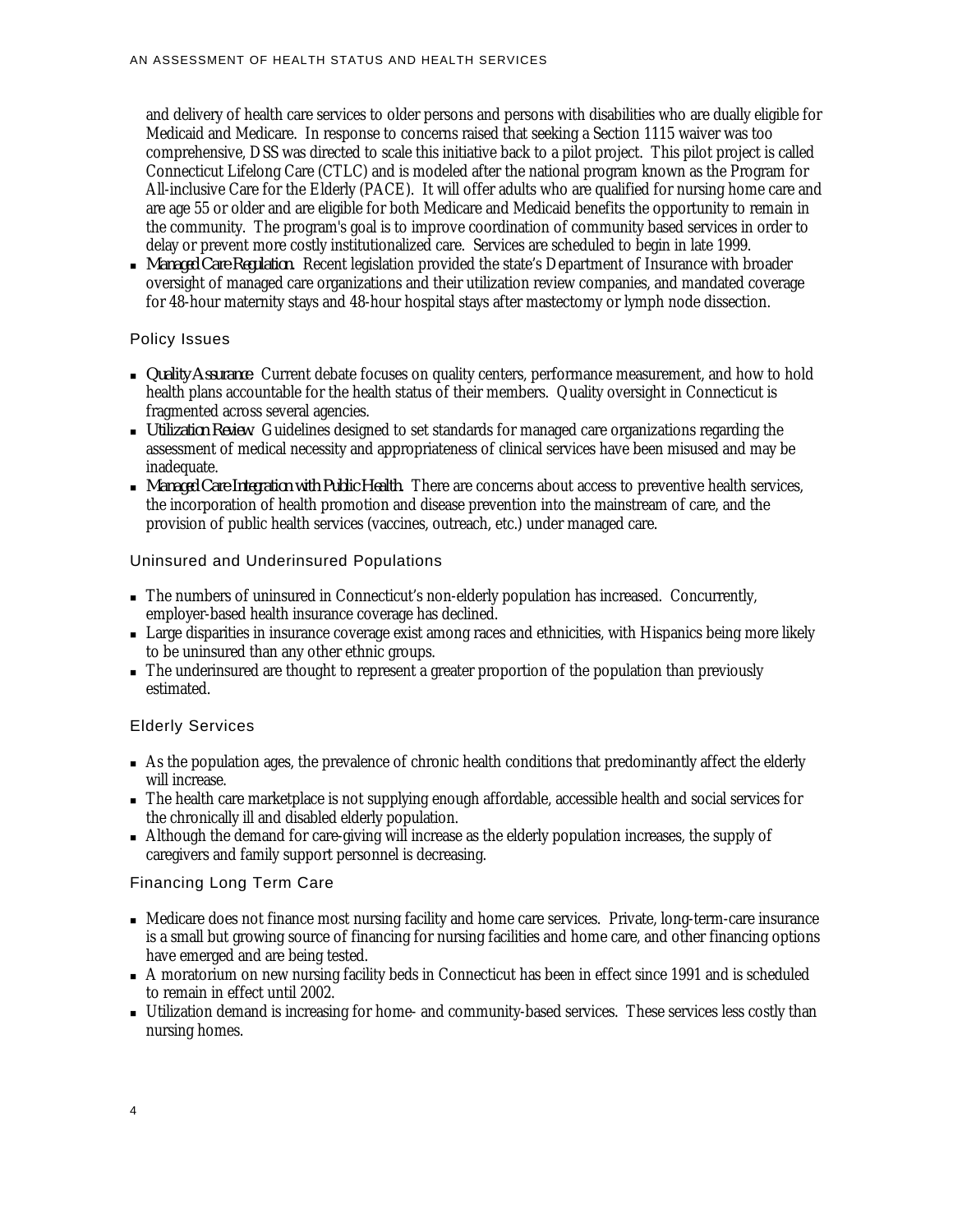# SOCIODEMOGRAPHIC PROFILE OF CONNECTICUT

- $\blacksquare$  Although Connecticut has lost population from 1990 to 1995, outmigration is slowing.
- $\blacksquare$  An important demographic trend in the state is the aging of the population; compared to 1995 numbers, the proportion of persons age 85 and older is projected to be 20% higher in 2000, 43% higher in 2005, 63% higher in 2010, and 78% higher in 2020.
- <sup>n</sup> In 1990, the most recent year for which data are available, Connecticut's population of 3.3 million was 85% white, 8% black, 6% Hispanic, and 1% other.
- <sup>n</sup> Connecticut's economic recovery from the recession that began in 1989 has lagged behind that of the rest of New England; still, the state ranks first in the nation in *per capita* income.
- <sup>n</sup> Striking racial/ethnic disparities exist among whites, blacks, and Hispanics in the areas of education level, housing, and income, with minorities faring worse than whites in all respects. Wide variation in these factors also exists by town.

# CONSENSUS HEALTH INDICATORS

Based on a consensus set of 18 health indicators used by the U.S. Public Health Service for community health assessment, the overall health status of Connecticut residents is comparatively good. In 1992, Connecticut ranked among the best ten states for eight indicators (white infant mortality; death rates for all causes, motor vehicle crashes, work-related injury, suicide, and stroke; births to adolescents; and prenatal care), but was among the worst ten states for measles incidence, AIDS incidence, and sub-standard air quality.

## **MORTALITY**

- <sup>n</sup> When ranked by number of deaths, the top five leading causes of death for Connecticut residents (1989- 91) were diseases of the heart, cancer, cerebrovascular disease, pneumonia and influenza, and chronic obstructive pulmonary disease. In 1995, these same causes were still among the top five.
- <sup>n</sup> When ranked by prematurity of death (years of potential life lost to age 65), the top five leading causes of premature death (1989-91) were cancer, unintentional injuries, diseases of the heart, suicide, and homicide. By 1995, homicide had been replaced by HIV infection as one of the top five causes of premature mortality.
- <sup>n</sup> There was substantial geographic variation in mortality (1989-91) in terms of both years of potential life lost (YPLL) and age-adjusted mortality rate (AAMR). The highest YPLL rates were found in the towns of Bridgeport, Hartford, New Haven, and New London. The towns with the highest AAMRs were Hartford, New Haven, Bridgeport, Sprague, and Voluntown.

# MATERNAL AND INFANT HEALTH

### Infant Mortality

<sup>n</sup> From 1986 to 1995, there was an overall decline in infant mortality, from 9.0 to 7.3 deaths per 1,000 live births, largely reflecting a 33% decrease in the neonatal mortality rate. The decrease in infant mortality is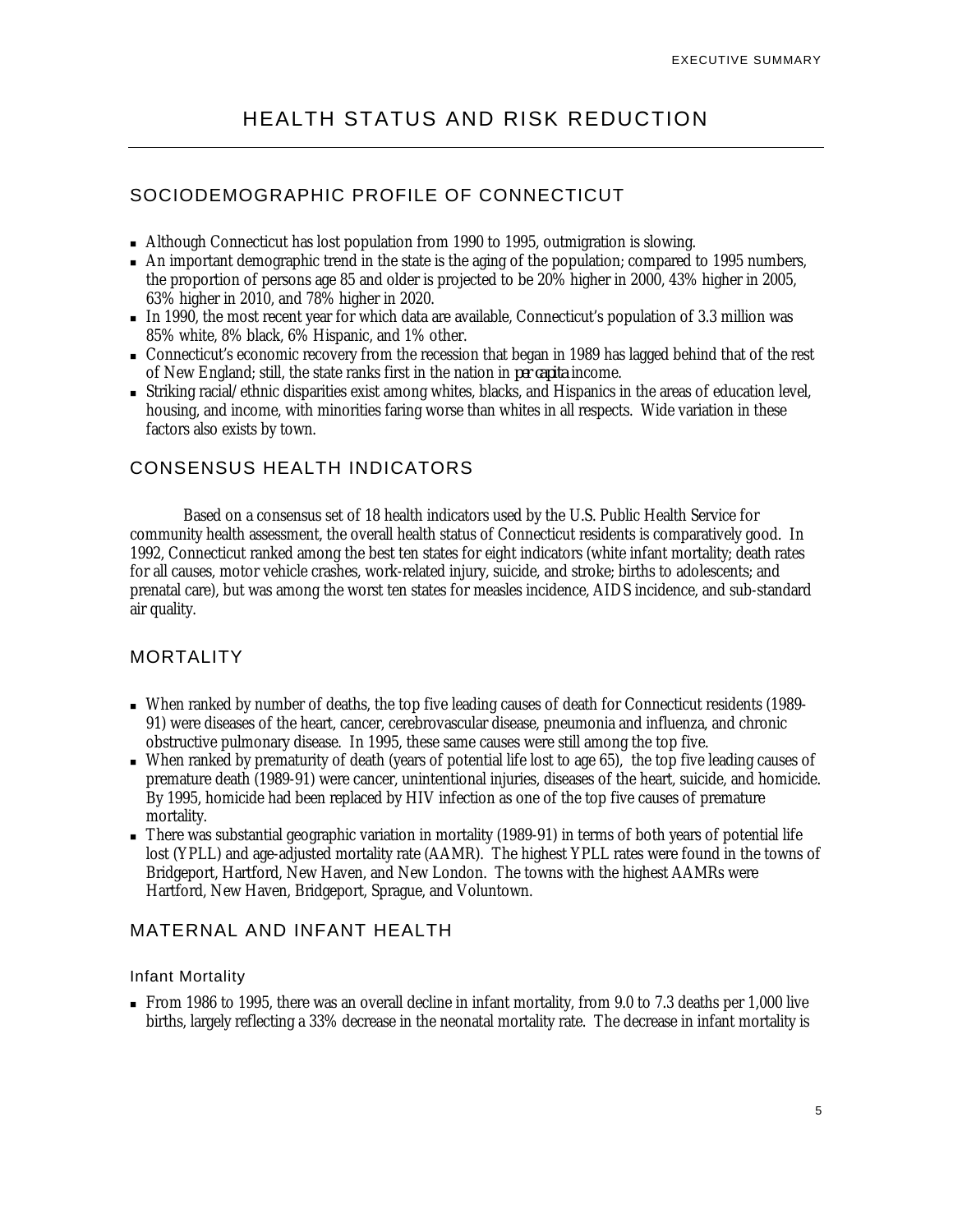believed to result from the improved efficacy of newborn intensive care units, with increased survival mainly for infants of moderately low birthweight.

- <sup>n</sup> Rates of infant mortality among blacks exceeded rates for whites in all years from 1986 to 1995, reflecting the higher prevalence among blacks of risk factors such as low birthweight, birth rates among teenagers, and lack of adequate prenatal care.
- <sup>n</sup> Further reductions in infant mortality and morbidity will require new strategies to modify the behaviors and lifestyles that affect birth outcomes, such as smoking, drinking, illicit drug use, and utilization of prenatal care services.

Births to Teens and Women Aged 40-44 Years

- <sup>n</sup> Women at both extremes of the childbearing age distribution were more likely to have poor pregnancy outcomes than women in their middle years.
- <sup>n</sup> Birth rates among 15-19 year olds increased slightly from 1986 to 1995. In this age group, along with the 20-24 year age group, birth rates to Hispanic teens were the highest, followed by black non-Hispanics and white non-Hispanics. Rates for the three racial/ethnic groups converged at ages 25-29.
- <sup>n</sup> Birth rates for teens varied substantially by town. The birth rate for females aged 15-17 was four times higher in Hartford than the statewide rate of 2.7% in 1990. Seven other towns (Bridgeport, New Haven, New London, Waterbury, New Britain, Windham, and Meriden) had rates that were at least 1.6 times above the state rate.

### Prenatal Care

Prenatal care utilization is assessed using two risk indicators: "late or no prenatal care," which identifies mothers who did not receive care during the first trimester (13 weeks) of pregnancy; and "nonadequate prenatal care," which is a composite index reflecting both the trimester in which the first prenatal care visit was made and the total number of visits.

- <sup>n</sup> From 1986 to 1995, the level of late or no prenatal care received by Connecticut women improved slightly, and in 1995 only about 12.3% of mothers did not initiate care during the first trimester (about half the U.S. rate). Blacks and Hispanics experienced much higher percentages than whites, but their rates of improvement over time were much better than that for whites.
- <sup>n</sup> The 1986-1995 trends for non-adequate prenatal care and the differences by race/ethnicity paralleled those for late or no prenatal care, including the greater rates of improvement for blacks and Hispanics.

#### Low Birthweight

Low birthweight (<2,500 grams) is a measure of the adequacy of fetal growth during pregnancy. It is a major cause of infant mortality and long-term health problems, and is associated with increased risk of disability, such as mental retardation, cerebral palsy, and vision and hearing disabilities. Low birthweight can be prevented, however, by modification of risk factors such as poor nutrition, smoking, alcohol and other substance abuse, exposure to environmental toxicants, and absent or inadequate prenatal care.

- Percentages of low birthweight in Connecticut remained fairly constant from 1986-1995, with blacks and Hispanics having higher percentages than whites.
- <sup>n</sup> In 1995, low birthweight accounted for about 7% of births and 69% of infant deaths in Connecticut. Women aged 15-19 had the greatest risk of delivering a low birthweight baby, and women aged 40-44 had the second greatest relative risk.

### BEHAVIORAL RISKS

The Behavioral Risk Factor Surveillance System (BRFSS) is a statewide telephone survey of noninstitutionalized adults aged 18 and older that provides prevalence estimates for key behavioral risk factors.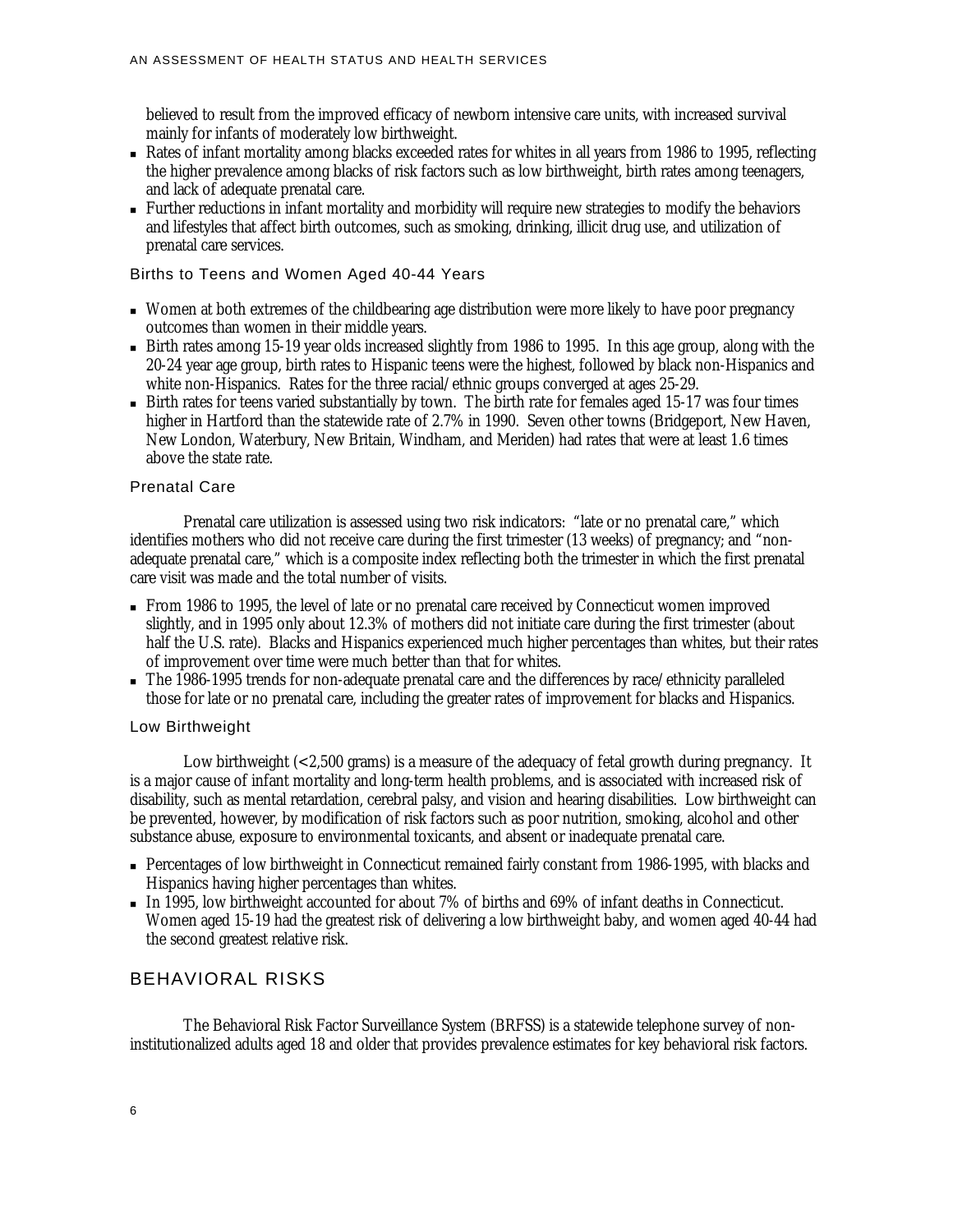Of the risk factors assessed in the survey, those discussed below are directly related to chronic diseases, low birthweight, and other adverse health outcomes.

#### Tobacco

Smoking is associated with deaths from cardiovascular disease, lung, cervical, and bladder cancers, pneumonia, influenza, chronic obstructive pulmonary disease, burns, and diseases of newborn (sudden infant death syndrome and respiratory diseases). An estimated 19% of all deaths in Connecticut in 1989 were attributed to smoking. In 1995, about 1 in 5 adults reported current smoking, down from 1 in 4 in 1989. Also about 3 in 10 high school students reported current smoking.

#### Alcohol

Alcohol abuse has been linked to heart disease, cancers, hepatitis, cirrhosis of the liver, and other diseases. It is a factor in about half of all motor vehicle fatalities, and can adversely affect birth outcomes. In 1995, 64.8% of Connecticut adults reported current drinking, 14.4% binge drinking, 4.4% chronic drinking, and 2.5% drinking and driving. Men and young people were at higher risk than others for alcohol use and abuse, and non-whites overall were at lower risk than whites for binge drinking.

### Physical Inactivity

Regular exercise decreases the risk of coronary heart disease and may also have beneficial effects on hypertension, diabetes, weight control, osteoporosis, anxiety, and depression. Between 1989 and 1994, at least 20% of Connecticut adults reported "no leisure time physical activity." Women and non-whites were significantly more likely than men and whites to report no leisure time physical activity.

### High Blood Pressure

High blood pressure (hypertension) is a major risk factor for stroke and heart disease. Because it has no clear symptoms, regular blood pressure measurements are needed for detection and control. Weight control, physical activity, lower salt intake, non-smoking, and moderate alcohol consumption reduce the risk of hypertension. For 1991 through-1993, and again in 1995, more than 94% of Connecticut respondents indicated that they had their blood pressure measured by a health professional within the past 2 years. In 1995, nearly 1 in 5 adults reported they had ever been told their blood pressure was high.

#### Blood Cholesterol

High blood cholesterol is a major modifiable risk factor for cardiovascular disease, especially coronary heart disease. A diet high in fat, especially saturated fat, is a risk factor for high cholesterol, and physical inactivity and smoking are related to lower levels of HDL--the "good" cholesterol. When asked in 1995, whether they had been tested for blood cholesterol and told that is was high, 25.2% of Connecticut respondents reported "yes." This represents about 472,000 state residents.

### Diet and Overweight

Consumption of fruits and vegetables is related to reduced cancer risk, heart disease, and certain birth defects, whereas overweight is associated with a higher risk of cardiovascular disease, type II diabetes, hypertension, high blood cholesterol, and certain cancers. In 1994, two-thirds of Connecticut adults reported they did not eat five servings of fruits and vegetables daily, and in a 1995 survey of Connecticut students, more than 50% reported not eating any fruit and 25% reported not eating any vegetables the previous day. In 1995 about 1 in 4 adults was overweight. From 1989 to 1995, men were more likely than women to be obese.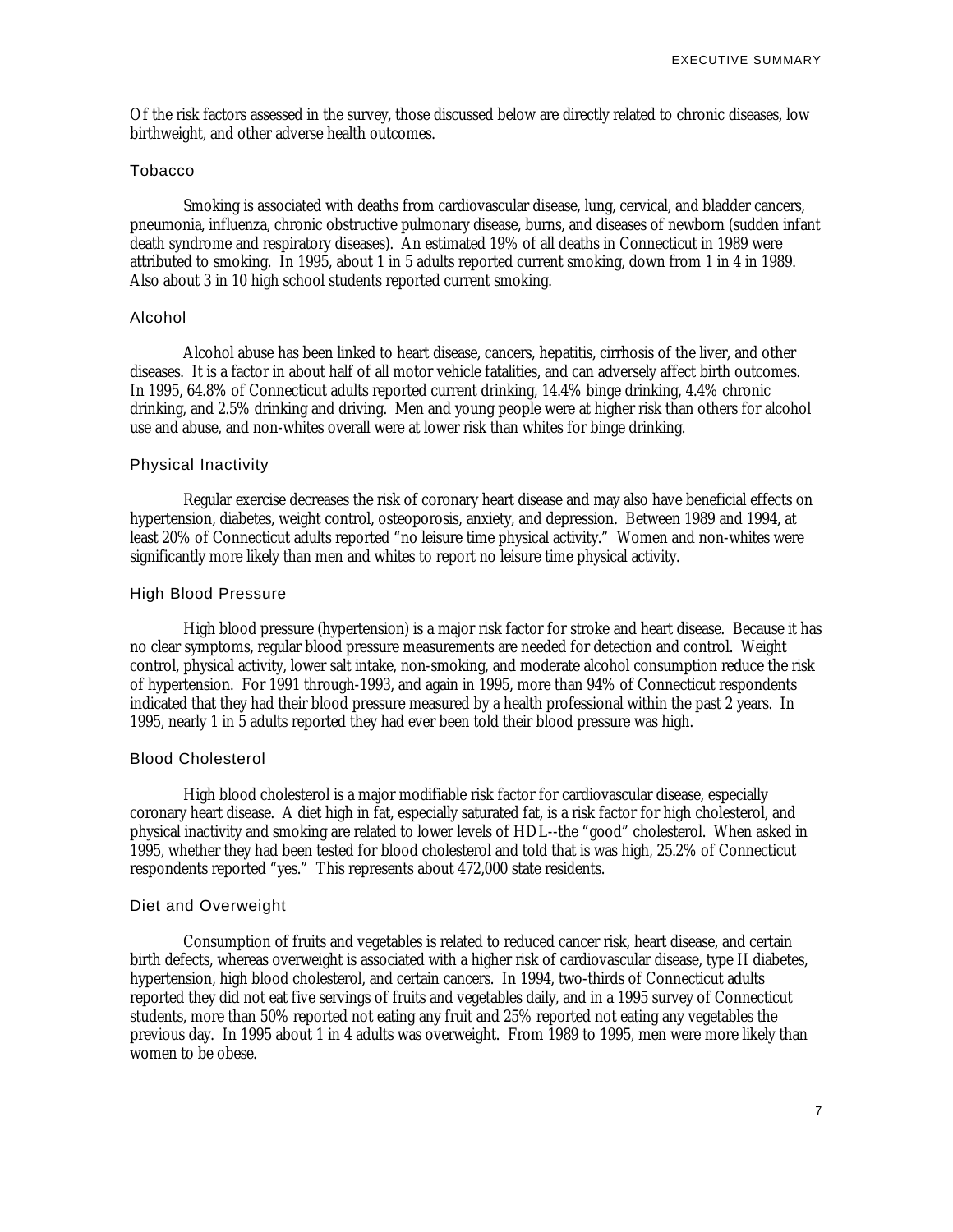### CHRONIC DISEASES

Chronic diseases are generally characterized by multiple risk factors, a long latency period, a prolonged course of illness, non-contagious origin, functional impairment or disability, and low curability. Although the causes of many chronic diseases are unknown, specific risk factors associated with many of the leading chronic diseases have been identified; many were discussed under *Behavioral Risks* (above).

#### Cardiovascular Disease (CVD)

CVD is a category of disorders affecting the heart and blood vessels, and includes coronary heart disease, diseases of the heart, atherosclerosis, hypertension, and cerebrovascular disease. The major risk factors are smoking, physical inactivity, hypertension, and overweight. Although age-adjusted mortality rates for CVD declined steadily from 1986 to 1995, it remains the leading cause of death in Connecticut. For diseases of the heart (1989-1991), premature death rates were greater for black males and females than for whites and Hispanics. Blacks of both sexes also had the highest age-adjusted mortality rates, compared to whites and Hispanics.

#### Cancer

Several types of cancers were selected for inclusion here on the basis of high incidence rates (lung and breast), knowledge of major causal factors (i.e., smoking for lung cancer, and excessive sun exposure for melanoma), and availability of effective screening tests that can detect cancers at an early stage (breast, cervical, and colorectal cancers).

- <sup>n</sup> *Lung Cancer*. Lung cancer is the leading cause of cancer deaths in Connecticut. About 90% of lung cancers may be preventable through abstinence from tobacco. Incidence and mortality rates declined among Connecticut males from 1980-1994, but increased among women. Crude incidence was greater in whites than blacks, and particularly in white females. In both whites and blacks, age-specific average annual incidence rates (1990-1994) rose sharply after ages 40-44, especially among males.
- **Breast Cancer.** Breast cancer is the most common cancer diagnosed among Connecticut women and is the second leading cause of cancer death. The risk of breast cancer may be modified by lower fat intake, higher fruit and vegetable consumption, increased physical activity, reduced body weight, and reduced alcohol intake. Nearly one-third of Connecticut breast cancers were detected at regional and distant stages, after some metastasis had occurred. Mammography and clinical breast examination are important in reducing breast cancer mortality, through detection at an early stage.
- <sup>n</sup> *Colorectal cancer*. Colon cancer is the third most commonly diagnosed cancer in Connecticut but detection and treatment of early-stage cancers reduces mortality. Evidence also supports screening for colorectal cancer among persons 50 years of age and older.
- <sup>n</sup> *Melanoma of the Skin*. This cancer is a growing public health problem, and in many cases maybe prevented by modifying behavior (i.e. avoiding sun exposure) starting in childhood. Age-standardized incidence rates increased for both sexes in Connecticut from 1980-84 through 1990-94, and in 1990-94 the rates were 18.2 and 12.5 per 100,000 population in males and females, respectively. Incidence varied by town, with higher than expected incidence in certain shoreline towns.
- <sup>n</sup> *Invasive Cervical Cancer*. This cancer is largely preventable through screening to detect pre-invasive lesions. Social class affects the risk of developing lesions that progress to invasive cancer. Incidence rates in Connecticut declined from 1980 to 1994, and in 1990-94 the age-standardized incidence was 7.4 per 100,000 population. For the same period, crude incidence rates were higher for black women than for white women (12.8 and 8.8/100,000, respectively). Age-specific incidence rates in 1990-94 rose through ages 45-49 years, with no clear pattern at older ages. The 1994 age-standardized death rate was 2.1 per 100,000 population, nearly twice the year 2000 objective.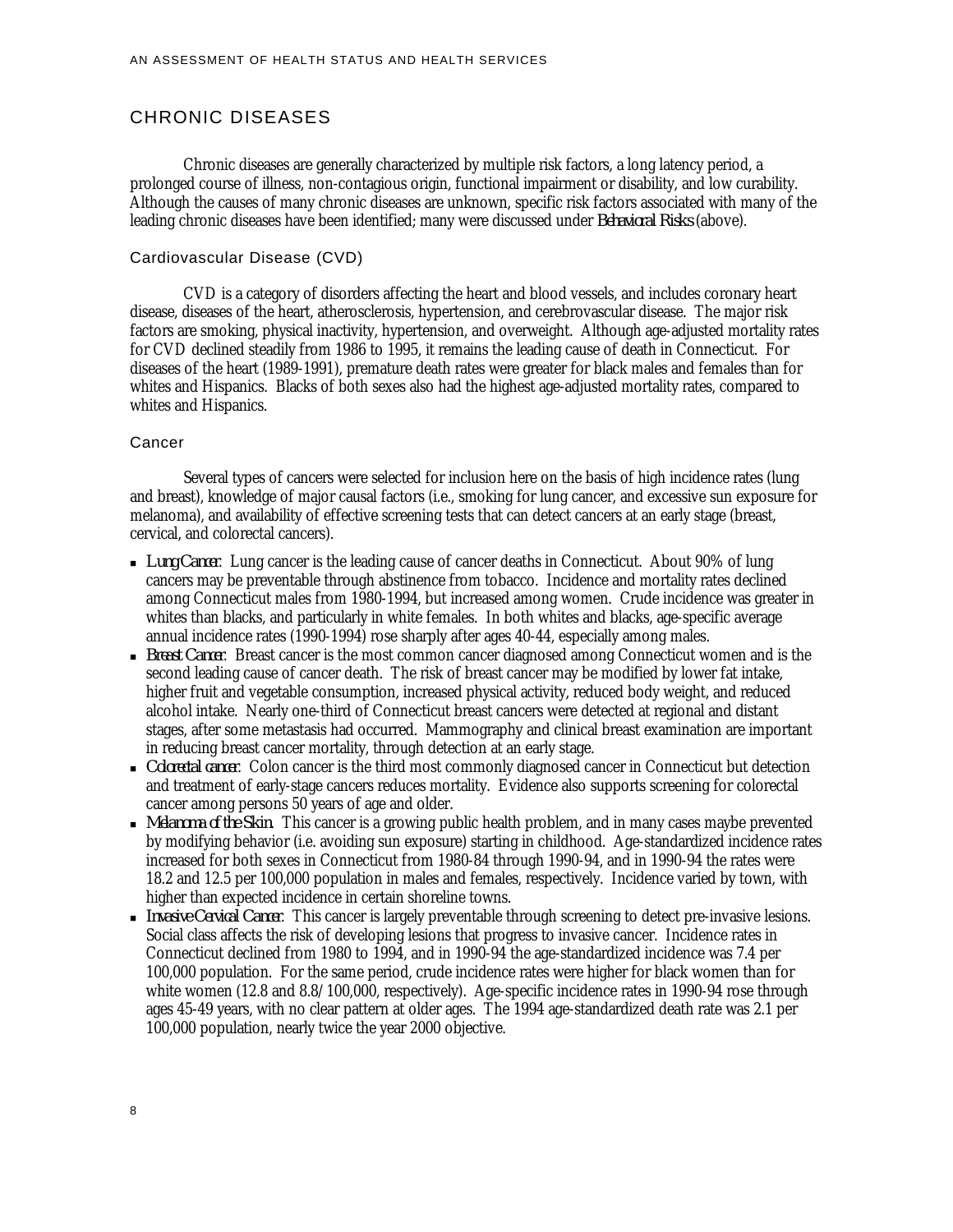### Chronic Obstructive Pulmonary Disease (COPD)

COPD (chronic bronchitis, emphysema, chronic airway obstruction) is thought to result from direct interaction of lung tissue with environmental agents, of which tobacco smoke is the most significant; cigarette smoking is thus the strongest risk factor for COPD. From 1986-1995, AAMRs for COPD in Connecticut males were fairly constant (around 30 per 100,000 population), whereas rates for females increased steadily, from 15.3 to 20.4/100,000.

#### Diabetes

Diabetes is the leading cause of end-stage renal disease over all ages, and the leading cause of blindness among working-age adults. An estimated 127,000 Connecticut adults or 5.1% of the population have diagnosed diabetes; however, the true prevalence may be twice that value. Prevalence rates are higher in black non-Hispanics and Hispanics than in white non-Hispanics, and prevalence by age group is highest at age 65+. In addition, an estimated 915,170 Connecticut adults are at increased risk of undiagnosed diabetes due to the risk factors of age, obesity, sedentary lifestyle, or history of gestational diabetes. Diabetes was the seventh leading cause of death in Connecticut in 1994. AAMRs in 1989-1991 were about 2.5 times greater for blacks than whites, regardless of sex.

#### Dental Diseases

Dental diseases and conditions are among the most prevalent and preventable chronic health problems. A severe lack of access to dental care exists for Connecticut's Medicaid-eligible children. The 1996 prevalence of dental decay in Connecticut 6-8 year old children was approximately 55%. Prevalence rates for baby bottle tooth decay, caused by improper feeding practices, were 25% in children enrolled in Head Start in the city of Hartford, and 20% in the towns of northwestern Connecticut.

### INJURIES

#### Unintentional Injuries

Unintentional injuries kill 1,000 Connecticut residents and result in 36,000 hospital admissions in Connecticut each year. Injuries are the leading cause of premature death for males and the second leading cause for females, surpassed only by cancers. The age-adjusted mortality rate for unintentional injuries declined from 1989 to 1991, then rose 14% from 1991 to 1994. In 1994, they were the third leading cause of death based on age-adjusted mortality rate (24.4 per 100,000 population) and the sixth leading cause of death in Connecticut based on number of deaths (1,004). Also, they were the leading cause of death for individuals aged 1-34 years. Deaths to males exceeded deaths to females in every age group. More children and adolescents die each year from unintentional injuries than from all other childhood diseases combined. Important risk factors for unintentional injuries in general are alcohol/substance abuse, risk-taking behavior, the perception that injuries are "accidents," and low socioeconomic status.

- <sup>n</sup> *Residential Fires.* In 1994, burn injury and smoke inhalation killed 42 Connecticut residents. Children under age 5 and adults age 65+ each had an AAMR of 2.2 per 100,000 population, or twice the rate for state residents of all ages. The AAMR for black males was 2.4/100,000.
- *Falls.* In 1995, falls were the most common cause of non-fatal injury and the second leading cause of unintentional injury death in Connecticut (196 deaths). In 1995, there were 11,055 hospitalizations in Connecticut due to falls, or nearly 60 hospitalizations for every fatality. Males at all ages and elderly females are at higher risk than the rest of the population for non-fatal fall-related injuries.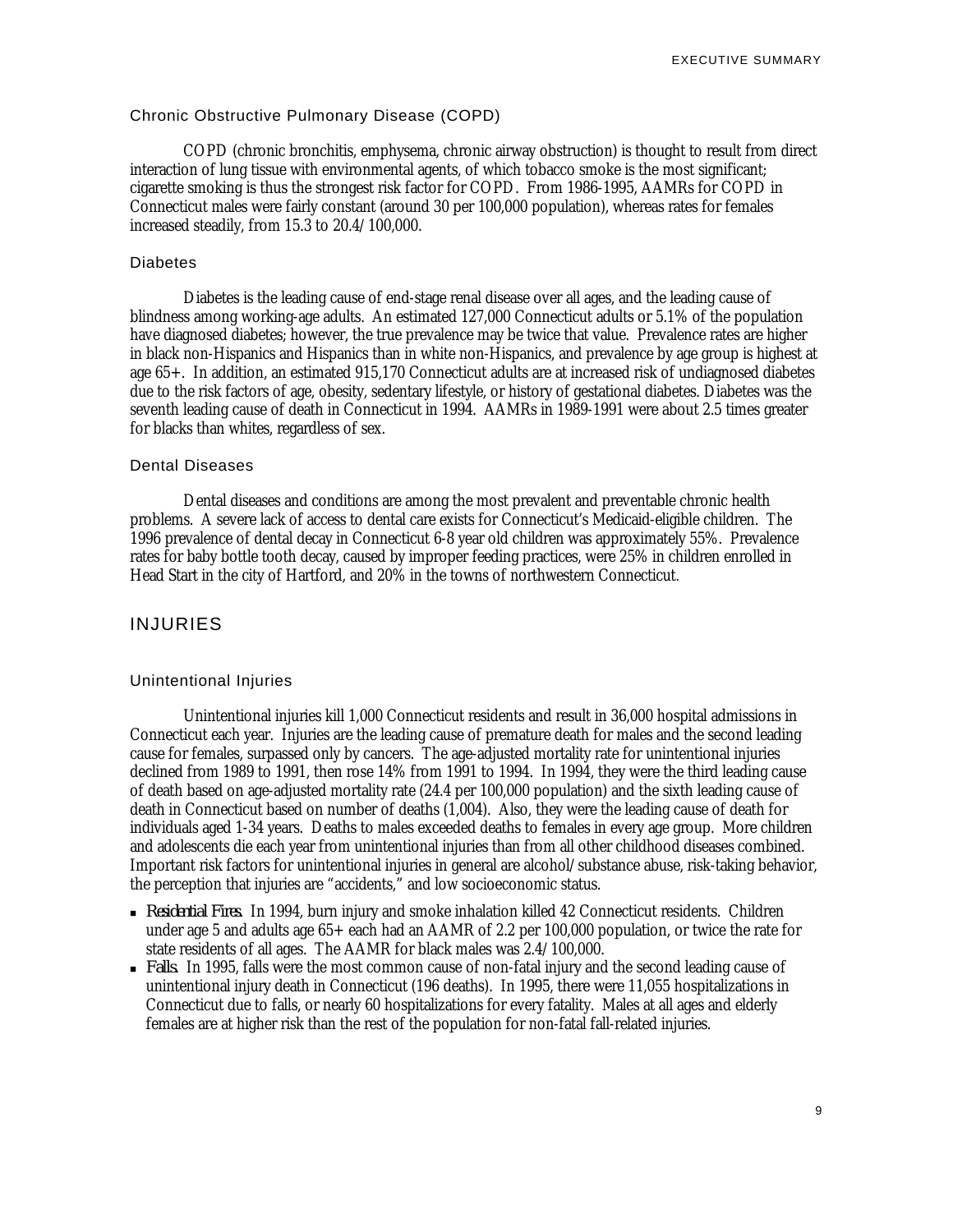- <sup>n</sup> *Motor-vehicle-related Injuries.* Motor vehicle crashes are the leading cause of unintentional injury death in Connecticut, accounting for an average of nearly one death per day. No disease or injury claims more lives of people between the ages of 1 and 34. Motor-vehicle-related injuries also account for nearly 4,000 hospitalizations in Connecticut each year. Modifiable risk factors for motor vehicle crashes include nonuse or improper use of safety belts and child safety seats, drinking and driving, and, for motorcyclists, failure to wear a helmet. The 1994 Connecticut AAMR for motor vehicle crashes was 10.9 per 100,000 population, which surpassed the year 2000 target. Occupants including both drivers and passengers represented more than half of 1994 fatalities, while pedestrians constituted about one-quarter of the deaths. Death rates and number of deaths due to motor vehicle crashes, and alcohol involvement in fatal crashes in Connecticut dropped since the 1980s; the number and percentage of fatal crashes with alcohol involvement increased, however, in 1995. In 1994, males between the ages of 15 to 34 accounted for the most motor vehicle-related fatalities, and males aged 85 and older had the highest rate of death. Between 1990 and 1994, three out of every four motor-vehicle-related fatalities to Connecticut residents occurred to males.
- <sup>n</sup> *Drownings.* From 1989 to 1994, there were an average of 41 drownings annually among Connecticut residents. The Connecticut's age-adjusted death rate for drowning was 0.9 per 100,000 population which surpassed the year 2000 objective of 1.0 deaths per 100,000. The number of deaths in Connecticut from unintentional drownings declined between 1989 and 1994, due mainly to a decline in male drowning deaths.

### Intentional Injuries

Intentional injury encompasses injuries and deaths that are self-inflicted or perpetrated by another person. In 1995, 2,134 hospitalizations of Connecticut residents were reported for self-inflicted injury and 3,340 for assault. The categories of intentional injuries discussed here are suicide and attempted suicide, homicide and injuries due to assault, domestic violence, and deaths and injuries due to firearms.

- <sup>n</sup> *Suicide and Suicide Attempts*. Suicide ranks eleventh as a cause of death in Connecticut, and sixth in terms of premature deaths. The state AAMR for suicide was fairly stable from 1984-1994. Connecticut's 1994 age adjusted-suicide rate of 9.1 per 100,000 was about 20% lower than the U.S. rate, but fell far short of the year 2000 target rate of 6.7 per 100,000. In 1994, 320 Connecticut residents took their own lives. Most suicides (249) were males. The highest rate of suicide was among elderly white males, and the rate for whites was double that for blacks. Nearly half of Connecticut suicides were performed with a firearm. Hangings and carbon monoxide poisoning from motor vehicle exhaust accounted for one-fourth and onefifth of the suicides respectively.
- <sup>n</sup> *Homicide and Injury Due to Assault.* In 1994, an average of four Connecticut residents died each week from homicide; deaths from intentionally inflicted injuries included seven children under age 5. In 1996, 7,012 aggravated assaults were reported to police. Firearms were used in seven out of ten homicide deaths. Although Connecticut's homicide rate of 7.5 per 100,000 was lower than the U.S. rate of 10.1, the state rate was considerably higher than the year 2000 rate. Connecticut's age-adjusted mortality rate for homicides nearly doubled from 1986 to 1994, attributable to the increase in firearm homicides. During the same period, the rate of death due to non-firearm homicides remained steady. By contrast, the aggravated assault rate decreased 63% from 1990 to 1995. Three times more males than females died from homicide. In 1994, the 15-34 year age group accounted for the most deaths; 44% of the victims were black and 27% were Hispanic. Homicide was the fourth leading cause of death among black males.
- <sup>n</sup> *Domestic Violence*. In 1995, 8.9 per 1,000 couples or 12,229 females age 16 and older were victims of family violence reported to Connecticut police, a 2.5% increase from 1994. In 1996, 2,637 or 14% of Connecticut's children were directly involved in situations in which one or both adults in their homes were arrested for cases involving family violence. Another 6,000 children (32%) were present in the home when a violent incident occurred, but were not directly involved. In 1995, 666 forcible rapes of females and 107 attempted rapes were reported to Connecticut police, and in SFY 1995-96, 1,084 rapes of women age 12 and over were reported to the Connecticut Sexual Assault Crisis Center.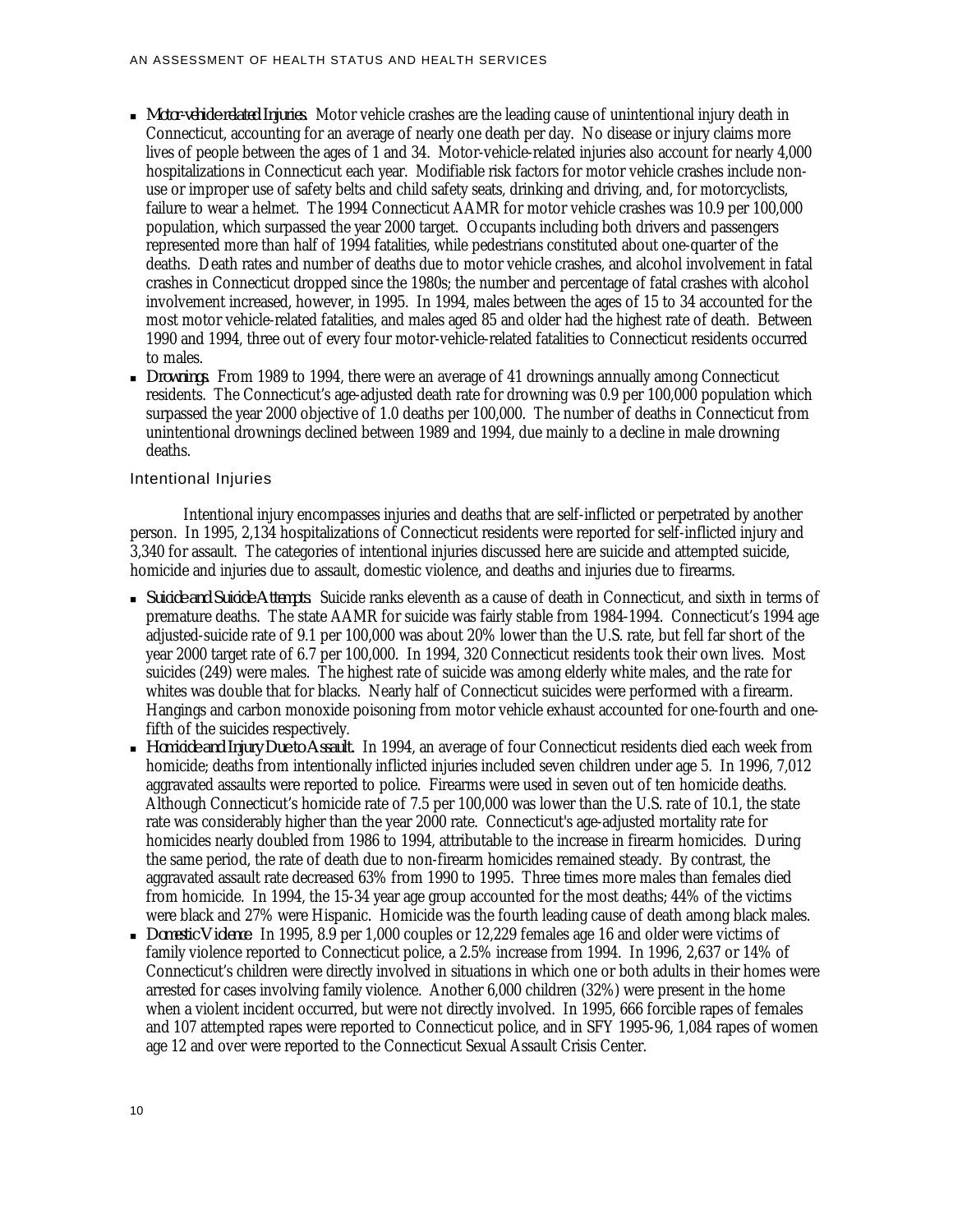<sup>n</sup> *Deaths and Injuries Due to Firearms*. Firearms cause nearly one of every five injury deaths in Connecticut. In 1994, 293 Connecticut residents were shot to death; 49% of the firearms deaths were homicides, 48% were suicides and 3% resulted from unintentional shootings. In 1994, 87% of the firearms deaths in Connecticut occurred to males. The firearms mortality rate for blacks was four times higher than for whites, and the risk of gun-related death was highest for the 15-24 age group. Connecticut's firearms mortality rate increased more than 50% from 1985-1994. The rate for blacks increased 91%, while the rate for whites increased 41%.

## INFECTIOUS DISEASES

*Infectious Diseases* presents data on selected communicable diseases of importance to public health in Connecticut. The diseases covered in this section are HIV/AIDS, primary and secondary syphilis, gonorrhea, chlamydia, measles, tuberculosis, Lyme disease, varicella, and certain foodborne diseases. Childhood immunizations, pneumococcal and influenza vaccination of the elderly, and invasive pneumococcal disease also are considered.

### HIV Infection and AIDS

- <sup>n</sup> Acquired Immunodeficiency Syndrome (AIDS) is a life threatening state of immunodeficiency that is the usual end result of infection with the human immunodeficiency virus (HIV).
- <sup>n</sup> After a steady climb since the beginning of the epidemic, the Connecticut crude AIDS incidence rate by year of diagnosis remained stable in 1994 and 1995. In addition, pediatric AIDS cases decreased each year from 1993-1995, and the HIV seroprevalence among childbearing women also decreased. Finally, the death rate in persons with AIDS dropped for the first time ever in 1996.
- <sup>n</sup> Despite the positive trends, the magnitude and epidemiology of AIDS continue to pose a major challenge to prevention. In 1995, HIV infection was the leading cause of mortality for Connecticut residents aged 25-44 years, and overall, HIV infection was the seventh leading cause of death. One hundred fifty-nine of the 169 towns in Connecticut have had at least one AIDS case among their residents. While injection drug use remains the leading means of HIV transmission, heterosexual contact has become the next leading means of HIV transmission. Poor urban areas and racial/ethnic minorities continue to be disproportionately affected, with persons of Hispanic ethnicity making up an increasing proportion of all new cases.

### Sexually Transmitted Diseases

- <sup>n</sup> *Primary and Secondary (P&S) Syphilis*. Syphilis is most infectious during the primary and secondary stages, and often goes unnoticed or is misdiagnosed. Untreated, it can cause debilitating nervous system disorders and death in both infected adults and newborns, and it is also a significant risk factor for HIV transmission. In 1996, the rate of P&S syphilis for Connecticut was 3.2 cases per 100,000 population. There was a 20% increase in number of cases from 1995, which was Connecticut's first increase since 1989. Between 1989 and 1995, P&S syphilis had fallen 92% from the 1989 high. In 1996, 89 of 103 cases occurred in Hartford County residents. The 1996 incidence rate in blacks was 2.8 and 61.6 times greater than the rates for whites and Hispanics, respectively.
- <sup>n</sup> *Gonorrhea.* Gonorrhea is a major cause of pelvic inflammatory disease and infertility in women, and untreated infections can predispose to HIV transmission. The rate of gonorrhea per 100,000 Connecticut residents in 1996 was 103, a decrease of 17% from the 1995 rate and the lowest rate ever reported in Connecticut. From 1995 to 1996, levels of gonorrhea declined in the state's largest cities except New Haven, where it increased by 43%. The 1996 incidence rate of gonorrhea in blacks was 3.3 and 58 times the rates for Hispanics and whites, respectively.
- <sup>n</sup> *Chlamydia*. Like gonorrhea, chlamydia also causes pelvic inflammatory disease and infertility in women, and untreated infection can predispose to HIV infection. Chlamydia first became reportable in the state in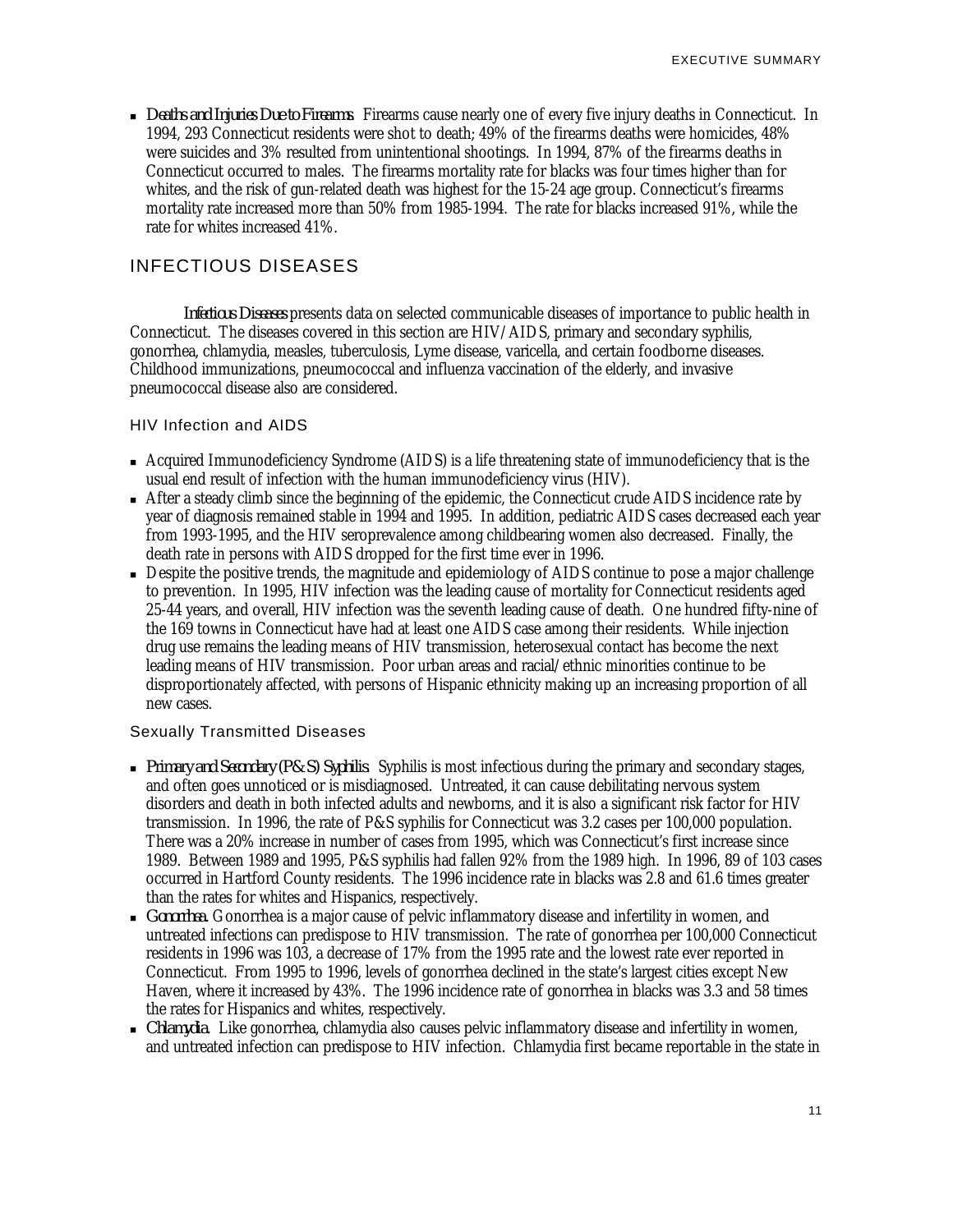1990, and reported cases declined each year from 1992 to 1996. From 1995-1996, chlamydia declined in the state's largest cities except New Haven, where it increased 41%. Most reported chlamydia infections are in women, reflecting efforts to screen and treat asymptomatic cases before they progress. From 1992 to 1996, the reported chlamydia infections were greater in blacks than in other racial/ethnic groups.

#### Measles

Measles is a vaccine-preventable disease that is caused by a highly infectious virus. Complications of measles include pneumonia, encephalitis, and death. A national objective for the year 2000 is to reduce indigenous cases of measles to zero. Each year from 1980-1988, no more than 25 cases were reported in Connecticut. The number of cases increased in 1989-1990 to a total of 424 and an annual average case rate of 6.5 cases per 100,000, which was more than 15 times the annual average rate for the previous 10 years. A similar increase occurred nationally. A major factor underlying the increase was low immunization rates in pre-school children, particularly in urban areas. In 1991, the number of reported measles cases began to drop, and reached an all-time low in 1995 and 1996 of 2 cases per year.

#### Tuberculosis (TB)

In 1996, 138 TB cases were reported in Connecticut, the lowest number ever reported and the fourth consecutive year of decrease. Since 1986, TB incidence has decreased at an annual average rate of 2%. Only 9% of 1996 cases have been documented as having HIV co-infection, the lowest percentage since HIV-TB co-infection became reportable in 1991. The decrease in TB and HIV-related TB is due primarily to aggressive prevention activities. High risk groups for TB in Connecticut include racial/ethnic minorities, especially those of Asian and African origin, residents of urban areas, and persons born outside the U.S. and its territories.

#### Childhood Immunizations

Vaccination coverage rates for primary immunization series completion by age 2, reported for children in Connecticut in 1994 and 1995 were 86% and 85%, respectively, which approaches the national year 2000 objective of 90%. Monitoring of children enrolled in Medicaid managed care is also being done. Vaccination levels are low among urban residents of the state, among children who have delayed initiation of vaccination, among children who have moved into an area after birth (in-migrants), and among those whose parents have other indicators of poor utilization of or poor access to health care.

#### Lyme Disease

Connecticut has had the highest reported rate of Lyme disease in the nation for the previous six years. Since the first full year of surveillance in 1988, Lyme disease incidence has increased in all areas of the state, particularly in Windham and Litchfield Counties. In 1996, the incidence of Lyme disease statewide was 94 cases per 100,000 population.

#### Varicella (Chickenpox and Shingles)

Infection with varicella-zoster virus causes varicella (chickenpox) and shingles. It has assumed public health importance since varicella vaccine was licensed in early 1995. Chickenpox is still viewed as a benign disease of childhood against which vaccination is not needed; however, this is not the case. In Connecticut each year from 1991 to 1995, an average of 156 residents were hospitalized with chickenpox and 569 with shingles. In addition, each year between 1990 and 1994, an average of two state residents died because of chickenpox, and another 25 from shingles. Overall, blacks were 2.5 times more likely to be hospitalized with varicella than whites, and Hispanics were 4.1 times more likely. Since January 1, 1997, the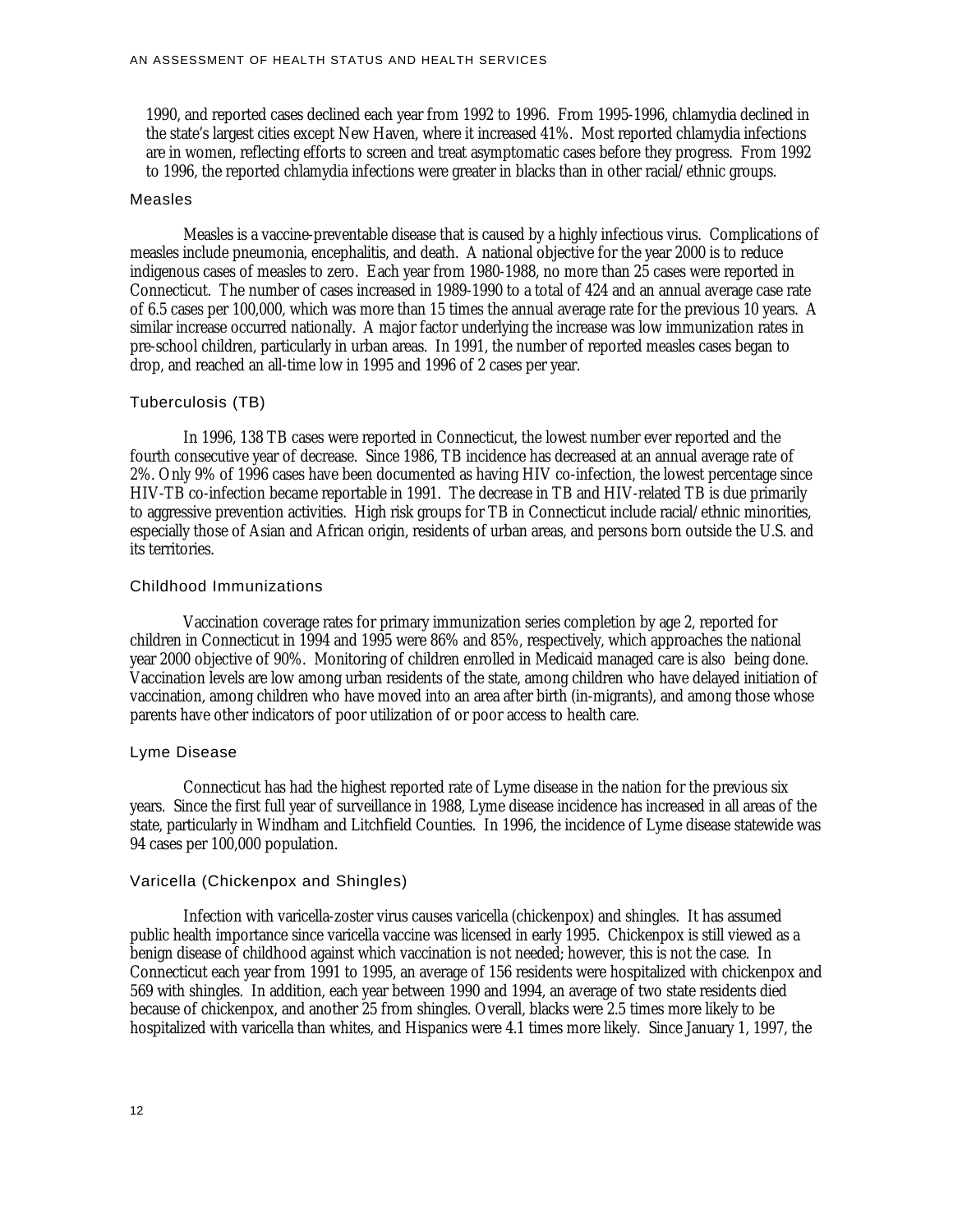state Immunization Program has been making varicella vaccine purchased with federal funds available to vaccinate all infants without health insurance or enrolled in Medicaid.

### Invasive Pneumococcal Disease

The bacterium *Streptococcus pneumoniae* causes a wide range of infections, including pneumonia, otitis media, meningitis, and bloodstream infections. Invasive infections due to *S. pneumoniae* are among the most common serious bacterial infections in man. They are of public health concern because many are preventable with vaccine, they can occur in clusters in crowded settings, and because antibiotic-resistant strains of *S. pneumoniae* have recently emerged. During the first 12 months of active surveillance (March 1, 1995 through February 29, 1996), 801 cases of invasive pneumococcal disease were identified. Of 733 isolates, 16% were penicillin non-susceptible and 9% had high-level resistance. This is a 12-fold increase in penicillin non-susceptible *S. pneumonia* and a 36-fold increase in high-level resistance from 1993. The rate of invasive pneumococcal disease was highest among those aged 0-4 years, those 65 years and older, and among blacks. Although the rate was lowest among whites, levels of penicillin-non-susceptible and penicillin-highlyresistant *S. pneumoniae* were much higher in whites than in other groups. No cases of penicillin nonsusceptible or penicillin highly resistant *S. pneumoniae* were reported among Hispanics.

#### Pneumococcal and Influenza Immunization in the Elderly

A national year 2000 objective is to increase influenza and pneumococcal vaccination levels to at least 60% for persons at high risk for influenza and pneumococcal disease, including those aged 65 years or older. In Connecticut in 1995, 62% of BRFSS respondents aged 65 and older reported getting a flu shot in the past year, which exceeded the national objective. Only 37% of respondents aged 65 and older reported they had received a pneumonia vaccination. This was a marked improvement over the 19% rate reported in 1993, though still far below the objective.

#### Foodborne Diseases

Ingestion of food products contaminated with pathogenic infectious agents can lead to a wide range of health consequences with substantial mortality. Four relatively common foodborne bacterial pathogens with many health consequences are most commonly used for monitoring food safety: *Salmonella, Campylobacter, Escherichia coli* 0157:H7 (referred to henceforth as 0157), and *Shigella*. The year 2000 objective for infection rate was met in Connecticut in SFY 1996 for 0157, but not for *Salmonella*. For salmonellosis, rates of illness were highest in children under age 10 years and adults aged 20-29 years and >80 years. Rates of illness in cases of shigellosis were highest among those aged <10 years and 20-29 years. The highest rates of O157 infections were observed in children under the age of 10. Annual incidence of infections was fairly constant from 1992 to 1996.

### ENVIRONMENTAL AND OCCUPATIONAL HEALTH

*Environmental and Occupational Health* focuses on environmental risks (air pollution, hazardous wastes, contaminated drinking water) and disease (lead poisoning in children); surveillance for birth defects; and jobrelated deaths, injuries, and diseases.

#### Air Pollution

Year 2000 objectives include county attainment standards for ambient air pollution. In 1996, all eight counties in Connecticut were out of attainment for at least one of the six "criteria" air pollutants regulated by the U.S. EPA. The contaminant of most concern in Connecticut is ozone. All counties in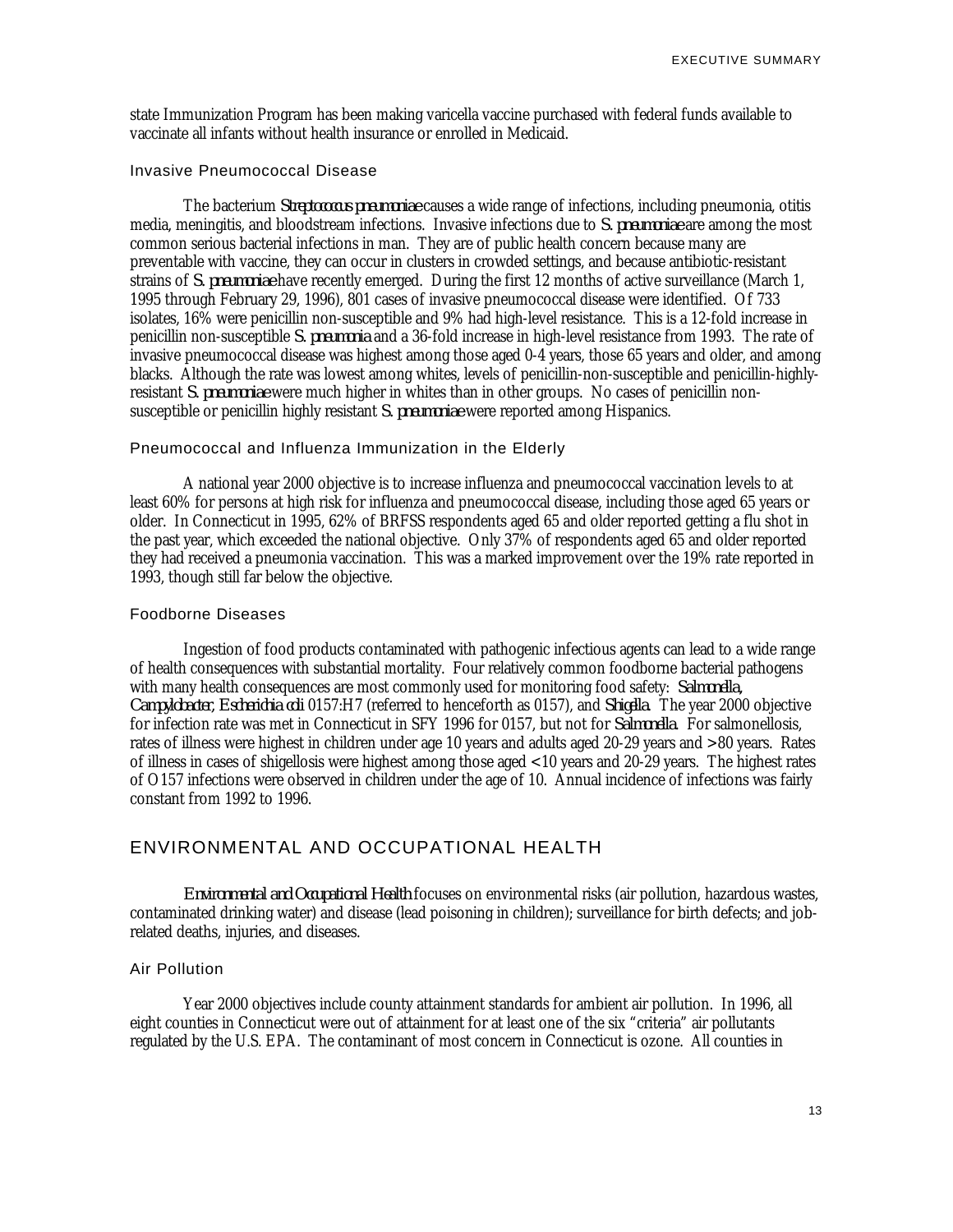Connecticut did not meet the ozone standard. Other contaminants such as particulate matter and carbon monoxide were problems in more limited areas of the state. In 1996, in ozone non-attainment areas in Connecticut, an estimated 43,000 residents in high-risk age groups were at risk for pediatric asthma, 92,000 for adult asthma, and 188,000 for chronic obstructive pulmonary disease.

#### Hazardous Waste Sites

Proximity to hazardous waste is associated with a small to moderate increased risk of some specific cancers, and increases in the risk of birth defects, neurotoxic disorders, leukemia, respiratory and sensory irritation, and dermatitis. More than 110,000 Connecticut residents live within one mile of the state's 15 federal Superfund sites (i.e., those that are on the National Hazardous Waste Priority List). Approximately 74,000 people have been exposed to site-related contaminants. The Superfund sites represent only a small fraction of the more than 500 state-listed sites, many of which have not yet been fully characterized.

#### Drinking Water

There has been zero incidence of waterborne disease in Connecticut in the 1990's. The high quality of drinking water in Connecticut is maintained through a variety of regulatory activities and coordinated planning activities. All surface water supplies, for example, are filtered or are under order to do so, significantly reducing risk from waterborne disease. The national year 2000 objective for safe drinking water has been exceeded in Connecticut. In 1996, greater than 90% of Connecticut's population on community water supplies received drinking water in full compliance with the federal standards.

#### Blood Lead Levels in Children

Childhood lead poisoning is one of the most common and preventable pediatric public health problems in the United States. Based on preliminary data, the prevalence of elevated blood lead levels of 10 μg/dL or greater among Connecticut children under age 6 was 6.2% during 1995. This figure is higher than the national estimate of 4.4% for this age group. The prevalence of children with elevated blood lead levels in Connecticut's urban areas was even higher than the Connecticut statewide or national figures. Urban areas also contain a larger share of the state's older housing and are more likely to contain lead-based paint in deteriorated condition. Based on preliminary data, the three towns with the highest prevalence of elevated blood lead levels for children less than 6 years of age were Bridgeport (22.1%), New Haven (18.0%), and Hartford (12.9%),

#### Birth Defects Prevention Surveillance

Environmental and nutritional causes of birth defects have been postulated, but supporting data are limited. In Connecticut in 1992, the infant mortality rate due to birth defects was 1.7 per 1,000 live births. In contrast to the U.S. figures, this rate was highest for white births (1.8 per 1,000) followed by blacks (1.2 per 1,000), and others (0.7 per 1,000). There is no comprehensive national surveillance system for birth defects. DPH is developing a statewide surveillance system for birth defects.

#### Occupational Deaths, Injuries, and Diseases

Connecticut's overall occupational fatality rate (2.3 per 100,000 full-time worker equivalents) for 1992-1995 was lower than the U.S. year 2000 target (4.0 per 100,000). However, the rate for the agriculture, forestry and fishing sector (22.5 per 100,000) exceeded the year 2000 target (9.5 per 100,000). Connecticut's construction sector had a lower rate (9.7 per 100,000) for the period than the year 2000 target (17 per 100,000). From 1992 to 1995, the most common types of workplace fatalities were transport incidents and assaults and violent acts. The occupational illnesses most reported were repetitive trauma disorders,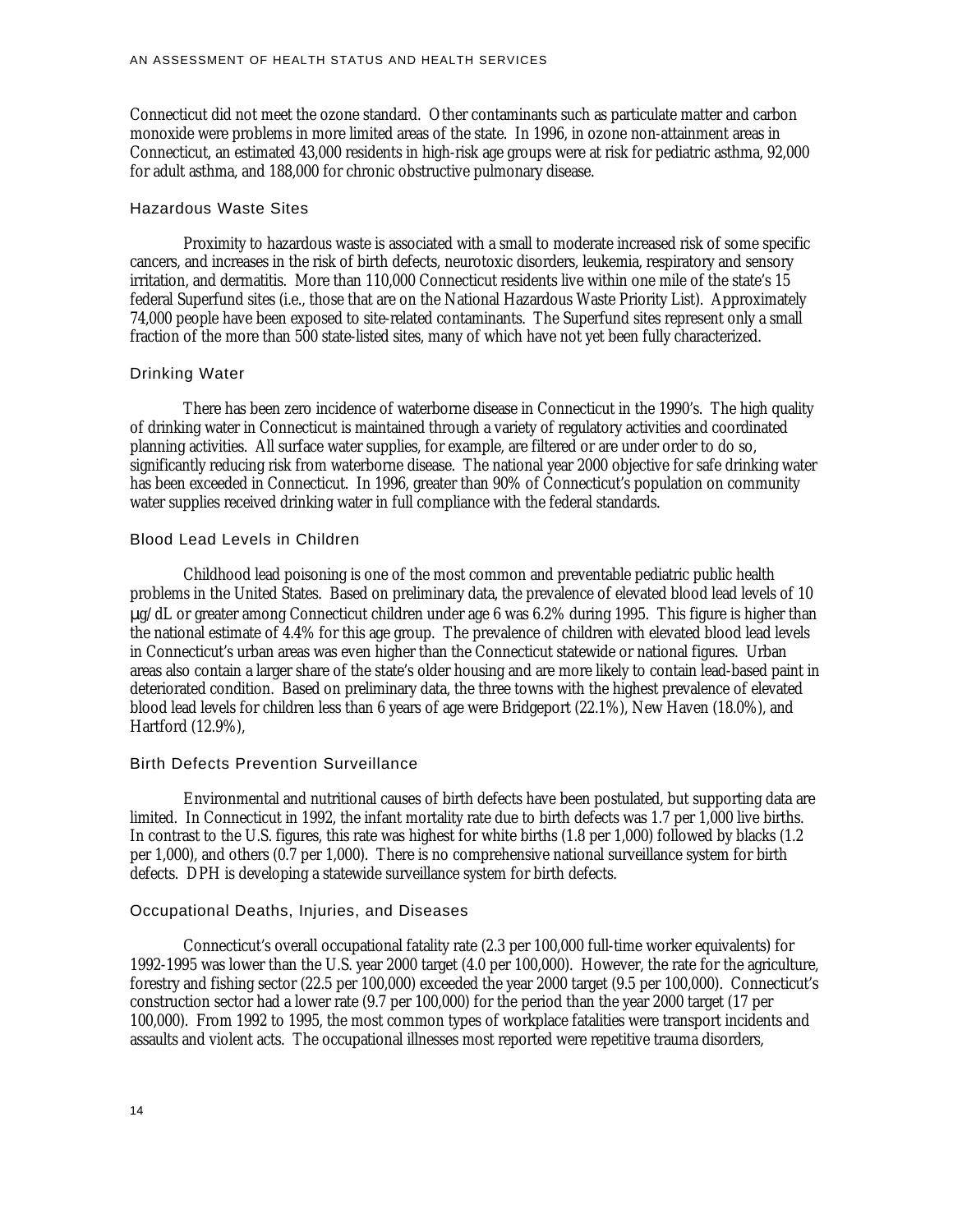poisonings by toxic substances, skin diseases/disorders, and respiratory diseases/disorders. The number of reports increased each year because outreach efforts have made more physicians aware of the reporting requirements; however, the relative proportions of reports in each of the four major categories remained fairly stable.

# HEALTH SERVICES DELIVERY

Connecticut's health care delivery system provides its residents with personal health care services from a wide range of facility providers including, but not limited to, school based health centers, community health centers, outpatient clinics, and physicians' offices for primary care services; free-standing and hospitalbased outpatient surgical centers for diagnostic or minor surgical procedures; acute care hospitals for emergency care, routine outpatient, or inpatient services; long term care facilities for chronic care or rehabilitative services; and increasingly non-institutional settings, such as the home, for services ranging from intravenous infusion of medications to physical therapy. Utilization is dependent upon a variety of demographic, economic, and environmental factors. Promotion of high quality health care and services is guided by the licensure or certification of health care facilities and health care professionals. Connecticut still maintains a Certificate of Need program that regulates health care facilities with regard to new or expanded facilities or services, decreased or terminated services, and purchases of medical equipment.

# ACUTE CARE

- <sup>n</sup> The number of hospital discharges as well as the number of days spent in a hospital declined from FFY 1991 to FFY 1995. The future need for acute care services indicates an overall service reduction, particularly for medical/surgical services, but a somewhat greater need for intensive services such as provided in intensive care, coronary care, or neonatal intensive care units.
- The top six leading causes of hospitalization in FFY 1995 were birth-related conditions, heart disease, digestive system disorders, mental health, cancer, and injuries.
- <sup>n</sup> Females were hospitalized more often than males for cancer, chronic obstructive pulmonary disease, central nervous system disorders, and digestive system disorders. Males were hospitalized more often than females for heart disease, alcohol and drug abuse or dependence, and HIV/AIDS.
- <sup>n</sup> Excluding birth-related conditions, adults aged 65 and over were the largest users of hospital services and they prevailed in nearly all the leading causes of hospitalization. Seventy percent of the hospitalizations for HIV/AIDS were persons aged 30-44; 50% of the hospitalizations for alcohol and drug abuse or dependence were 25-44; and the asthma hospitalization rate for children under age five was triple that of all other patients.
- Between Medicare and Medicaid, 50% of all hospitalizations and 60% of total hospital charges were publicly funded.

# LONG TERM CARE

- n Provision of chronic care services is being provided not only in nursing home facilities, but also in alternative settings such as home care, assisted living, and adult day care settings.
- In FFY 1995, Connecticut's nursing facility residents were predominantly female  $(74%)$ , the average length of stay was 2.2 years, and utilization increased markedly with age.
- <sup>n</sup> The state's nursing facility bed capacity did not peak until 1994 even though a moratorium on newly licensed beds was established in 1991 to reduce nursing facility utilization. The proportion of rest home with nursing supervision (RHNS) beds, the lower intensity category of beds, to chronic care nursing home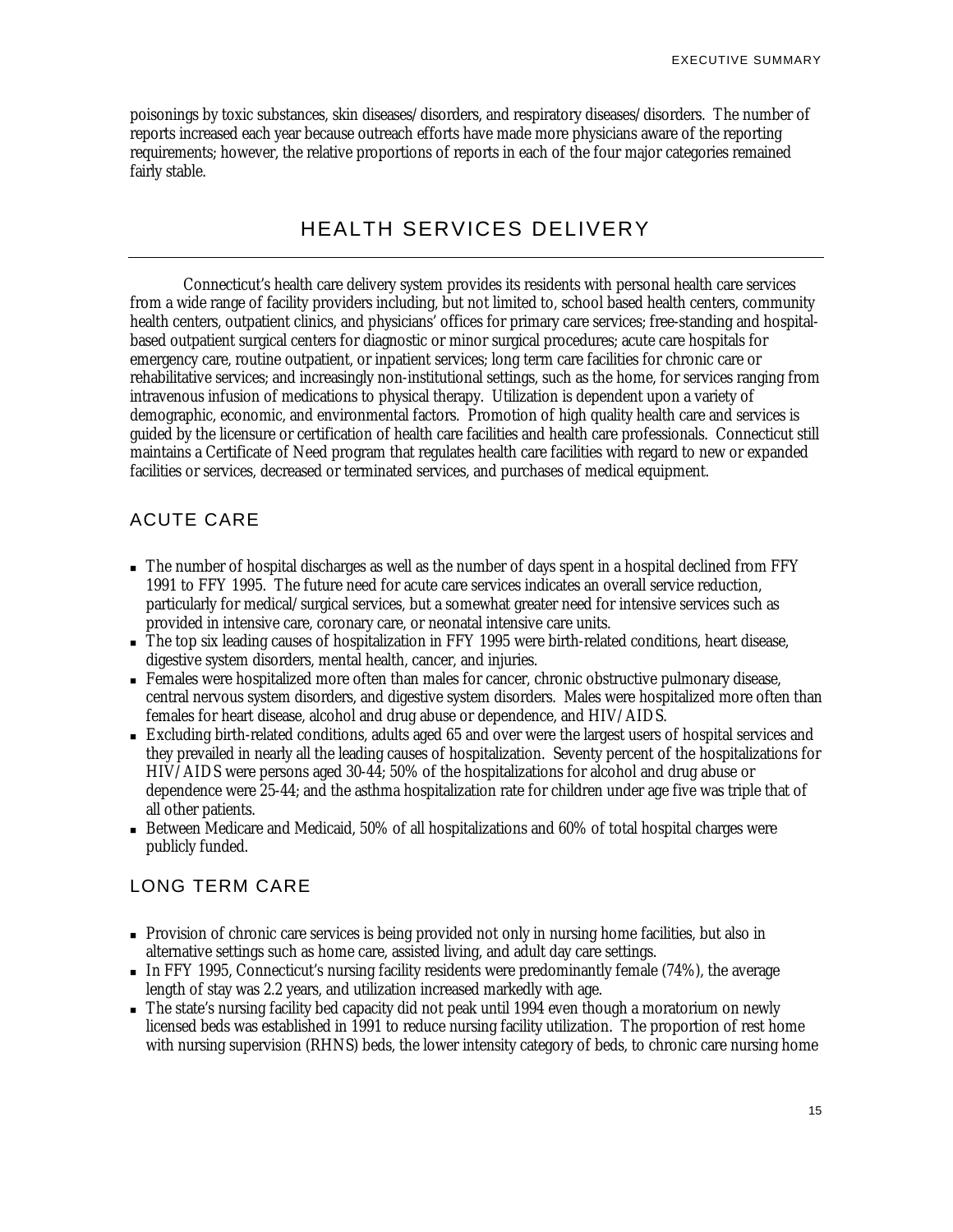(CCNH) beds declined by half since 1991, primarily due to federal reimbursement policies. With the overall trend toward lower intensity levels of care, a net undersupply will be created for RHNS beds by 2005.

## HOME HEALTH CARE SERVICES

Home health care services doubled from SFY 1991 to SFY 1995. Projections indicate that the need for services could double again by 2005.

### EMERGENCY MEDICAL SERVICES

The planning, development, and administration of the statewide EMS system is carried out by DPH. The EMS delivery system includes 276 prehospital care providers, 68% of which are volunteer ambulance companies and volunteer fire departments; nine hospitals are designated trauma facilities. Although a trauma registry exists, a statewide prehospital data collection system is still lacking.

## PRIMARY CARE SERVICES

- <sup>n</sup> *School-based Health Centers*. From SFY 1991 to SFY 1996, the number of school-based health centers grew four-fold, the number of clients served increased nine-fold, and the number of visits increased by a factor of 12, in an attempt to provide access to primary and preventive health services for children. This translates into a three-fold real growth effect, because the increase in the number of visits was triple that of the number of centers.
- <sup>n</sup> *Community Health Centers.* From SFY 1990 to SFY 1996, the utilization of community health centers has more than doubled. These facilities offer community-based, primary health care services to low income clients located in medically underserved urban or rural areas.
- <sup>n</sup> *Ambulatory Services.* The State of Connecticut currently does not collect data regarding routine patient encounters with their doctors, nor data related to outpatient surgery performed in hospital owned or operated outpatient facilities, in free-standing ambulatory surgical centers, or in physicians' offices.
- <sup>n</sup> *Health Workforce.* Although areas in Connecticut have been designated as Health Professional Shortage Areas, indicating that the ratio of the population to primary care physicians exceeds 3,000:1, data are not collected regarding the distribution of practicing physicians and other health professionals across the state.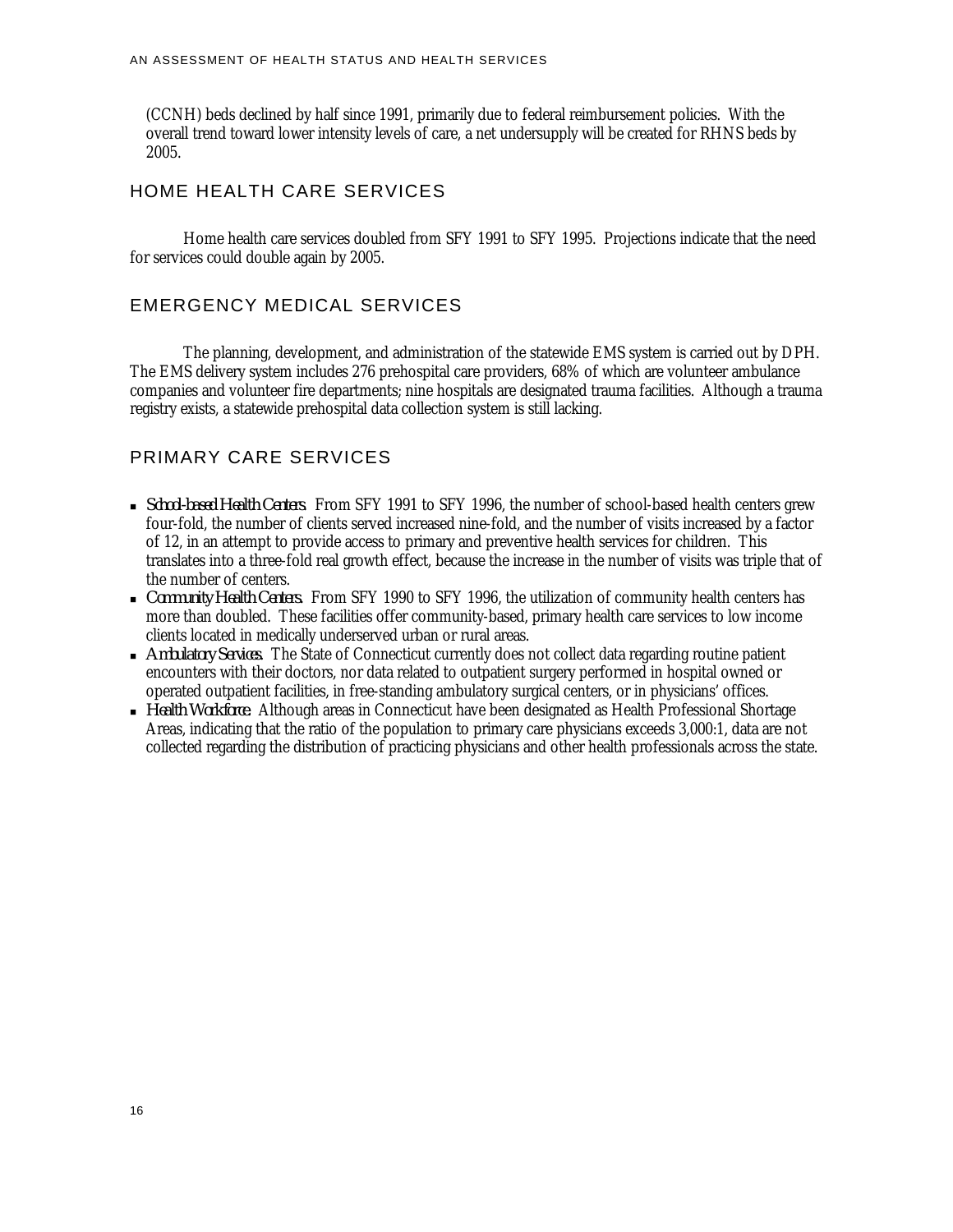# CONNECTICUT'S PUBLIC HEALTH PRIORITIES

The public health priorities for Connecticut were chosen based on DPH's responsibility to provide certain basic, core public health programs, and the concepts of disease burden and modifiability. DPH identified 25 public health priorities for promoting the health of state residents.

### HEALTH STATUS PRIORITIES

- 1. Prevention and cessation of tobacco use
- 2. Reduction of the factors associated with intentional, unintentional, and occupational injury
- 3. Improvement in rates of breast, cervical, and colorectal cancer screening and follow-up
- 4. Improvement in rates of hypertension detection and control
- 5. Improvement in rates of diabetes monitoring and control
- 6. Improvement in diet and rates of blood cholesterol monitoring and control
- 7. Further determination and reduction of the factors associated with adverse pregnancy outcomes
- 8. Reduction of risky sexual behavior that leads to acquisition of HIV/AIDS, STDs, and unwanted pregnancy
- 9. Reduction of physical inactivity
- 10. Reduction of alcohol abuse
- 11. Reduction of illicit substance use and practices associated with transmission of infectious diseases

### HEALTH SERVICES PRIORITIES

- 1. Reinforce and strengthen the public health infrastructure
- 2. Focus resources on the collection, analysis, interpretation, and dissemination of health data and information for better monitoring of the health care delivery system
- 3. Promote the development of adequate programs and services for persons 65 years of age and older
- 4. Monitor the growth and development of managed care and its impact on the delivery and utilization of personal health care services
- 5. Expand access to affordable health insurance and primary and preventive health care services to the uninsured and underinsured

### ESSENTIAL PUBLIC HEALTH PROGRAMS

- 1. Infectious disease control
	- 1.1. Monitoring and control of all infectious diseases
	- 1.2. Investigation of outbreaks of infectious diseases and food poisoning
	- 1.3. Immunization programs
- 2. Health provider quality assurance
	- 2.1. Setting and enforcing standards for professional provider qualifications and provider and facility quality assurance
- 3. Environmental assurance
	- 3.1. Protection of food and water through the setting and enforcing of quality standards
	- 3.2. Lead abatement in housing and testing of children for blood lead levels
- 4. Health services assurance
	- 4.1. Setting and enforcing standards for preventive health care
	- 4.2. Assuring the provision of health care services to underserved populations
	- 4.3. Family nutrition programs